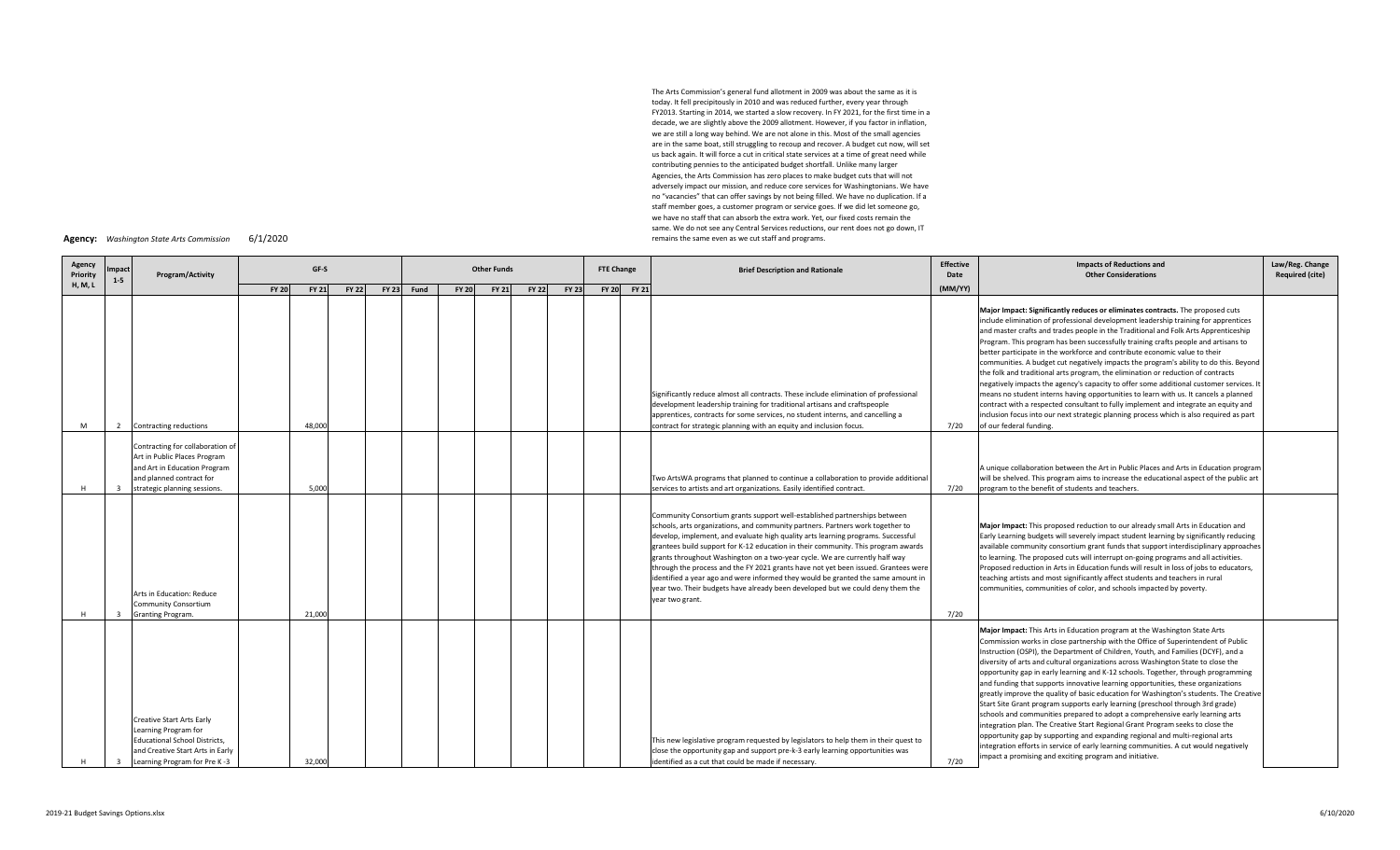|   |                         |                                                    |        |  |  |  |                                                                                                                                                                                                                                                                                                                     |      | This cut leaves us with total reliance on WaTech staff, and NO on-site staff coverage.<br>As is typical for a small agency, we have no IT person on staff. This cut would be<br>detrimental to staff, a barrier to an efficient work environment, and potentially<br>dangerous in terms of web security. Reduced printing impacts our ability to target                                                                                                                                                                                                                                                                                                                                                                                                                                                                                                                                                                                                                                                                                                                                                                                                                                                                                                                                                                                                                                                                                                                                                                                                                                                                                                                                                                                                                                                                                        |                    |
|---|-------------------------|----------------------------------------------------|--------|--|--|--|---------------------------------------------------------------------------------------------------------------------------------------------------------------------------------------------------------------------------------------------------------------------------------------------------------------------|------|------------------------------------------------------------------------------------------------------------------------------------------------------------------------------------------------------------------------------------------------------------------------------------------------------------------------------------------------------------------------------------------------------------------------------------------------------------------------------------------------------------------------------------------------------------------------------------------------------------------------------------------------------------------------------------------------------------------------------------------------------------------------------------------------------------------------------------------------------------------------------------------------------------------------------------------------------------------------------------------------------------------------------------------------------------------------------------------------------------------------------------------------------------------------------------------------------------------------------------------------------------------------------------------------------------------------------------------------------------------------------------------------------------------------------------------------------------------------------------------------------------------------------------------------------------------------------------------------------------------------------------------------------------------------------------------------------------------------------------------------------------------------------------------------------------------------------------------------|--------------------|
| M | $\overline{2}$          | Goods and Services                                 | 37,000 |  |  |  | Reduce IT services, reduce membership dues if possible, and reduce printing                                                                                                                                                                                                                                         | 7/20 | certain populations, and to communicate effectively.                                                                                                                                                                                                                                                                                                                                                                                                                                                                                                                                                                                                                                                                                                                                                                                                                                                                                                                                                                                                                                                                                                                                                                                                                                                                                                                                                                                                                                                                                                                                                                                                                                                                                                                                                                                           |                    |
|   | $\overline{2}$          | In State Travel                                    | 36.95  |  |  |  | Curtail most in-state travel. Use technology instead. Move board meetings on-line.                                                                                                                                                                                                                                  | 7/20 | Major Impact: Much of our travel is curtailed due to COVID-19 but with technology we<br>are able to continue some of our meetings. Board meetings conducted on-line are<br>adequate for the moment, but in the long term negatively impacts our ability to<br>network, interact with host communities, meet new board members, and get them<br>rained and acclimated. It also negatively impacts our ability to engage in robust and ir<br>depth discussions, and community interactions. Creative Districts planning meetings<br>and site visits are another example of meetings best done in person. We work<br>primarily with smaller, rural and frequently underserved communities. They request<br>and rely on in-person meetings. The same is true for our Art in Public Places program<br>which relies heavily on community input to work through the process. The requested<br>and often preferred in-person options will be reduced or eliminated.                                                                                                                                                                                                                                                                                                                                                                                                                                                                                                                                                                                                                                                                                                                                                                                                                                                                                    |                    |
|   | 1                       | Out of State Travel                                | 22,000 |  |  |  | Cut all out- of- state trips currently planned for agency staff and our programs.<br>These include trips to conferences, and to other networking and educational events.                                                                                                                                            | 7/20 | We value our staff and support them in their career path and training aspirations as<br>much as possible. We also value our appointed commissioners and support their<br>attendance at select, out-of-state professional development and other community<br>interaction opportunties when possible. These options will not be possible with this<br>cut. Out-of-state travel is an important venue for learning, networking, sharing, and<br>refreshing. At conferences and professional development events, arts and creative<br>organizations share information on multiple topics. Examples include equity and<br>inclusion strategies, the conservation of public art, the acquisition process and best<br>practices around a state public art program, the creative economy, creative districts,<br>community investment programs, arts in education, federal audits, and many other<br>relevant topics for arts commissions, organizations and state agencies. These<br>opportunities would be eliminated. This constitutes a loss of access to information on<br>best practices, as well as connections with peers around the nation. It would mean a<br>reduction in our ability to carry out our mission in the very best way possible.                                                                                                                                                                                                                                                                                                                                                                                                                                                                                                                                                                                               |                    |
| M |                         | 1 Equipment                                        | 5000   |  |  |  | Minimal loss. Cover purchase in another year.                                                                                                                                                                                                                                                                       | 7/20 | Minimal loss.                                                                                                                                                                                                                                                                                                                                                                                                                                                                                                                                                                                                                                                                                                                                                                                                                                                                                                                                                                                                                                                                                                                                                                                                                                                                                                                                                                                                                                                                                                                                                                                                                                                                                                                                                                                                                                  |                    |
| H | $\overline{\mathbf{3}}$ | Grants                                             | 42000  |  |  |  | Cut the "snap grant" program that targets smaller, emerging and underserved arts<br>organizations. This is a rolling grant with award decisions made several times during<br>the year. It is funded through state general fund.<br>Position will be vacant effective 7/1/2020 and with the hiring freeze we will be | 7/20 | Major impact. Affects the role of the agency. The Grants to Organizations program at<br>the Washington State Arts Commission (ArtsWA) nurtures the arts in communities<br>across Washington State. Our grant programs provide much needed support to arts<br>organizations and cultural institutions for programming that expands arts participation<br>by Washington State citizens. Our grant programs have a specific focus on achieving<br>cultural equity and strengthening and growing Washington State's robust creative<br>economy. ArtsWA grants are matched by funds raised by the grantee boosting the<br>value of this investment. The Snap Grants program offers support to small and<br>emerging groups and organizations based primarily in rural, immigrant, and other<br>historically underserved communities. The program offers professional development<br>assistance to build confidence in these young and struggling organizations by teaching<br>them grant writing skills preparing them for our highly competitive federal programs.<br>Skills that sustain them across multiple funding platforms within and outside our<br>agency. The loss of this program will set back the steady increase we have seen in<br>under-served and under-resourced organizations competing for and receiving larger<br>grants. Additionally, to meet these programmatic cuts we will have to highly<br>streamline our panel process for all our grant programs by moving panels online<br>further reducing the community-building value of our grant programs.<br>Impact to efficiency in the agency and increases workload for several people. We<br>have no overlap of staff, each has their own role, so these duties will have to be piled<br>onto others. May have some union impact because the position is in the bargaining |                    |
| M | 1                       | Do not fill one vacancy                            | 18,000 |  |  |  | unable to fill.                                                                                                                                                                                                                                                                                                     | 7/20 | agreement.                                                                                                                                                                                                                                                                                                                                                                                                                                                                                                                                                                                                                                                                                                                                                                                                                                                                                                                                                                                                                                                                                                                                                                                                                                                                                                                                                                                                                                                                                                                                                                                                                                                                                                                                                                                                                                     | Union negotiations |
| H | $\overline{\mathbf{3}}$ | Reduce salaries with one day<br>furlough per month | 57,000 |  |  |  | Reduce salaries for all 20 staff members, represented and non-represented by one<br>day furlough per month for one year                                                                                                                                                                                             | 7/20 | Major Impact: This cut would have an enormous negative impact on all ArtsWA staff<br>both financially and emotionally. We have tried hard to raise salaries over the past 5<br>years to be in line with other state equivalent employees. We have been getting there<br>This cut would set us back enormously. It will hurt a loyal and very hardworking team,<br>and negatively impact agency staff cohesion and morale. It may also impact union<br>negotiations, and hurt the agency's ability to retain highly qualified staff.                                                                                                                                                                                                                                                                                                                                                                                                                                                                                                                                                                                                                                                                                                                                                                                                                                                                                                                                                                                                                                                                                                                                                                                                                                                                                                            | Union negotiations |